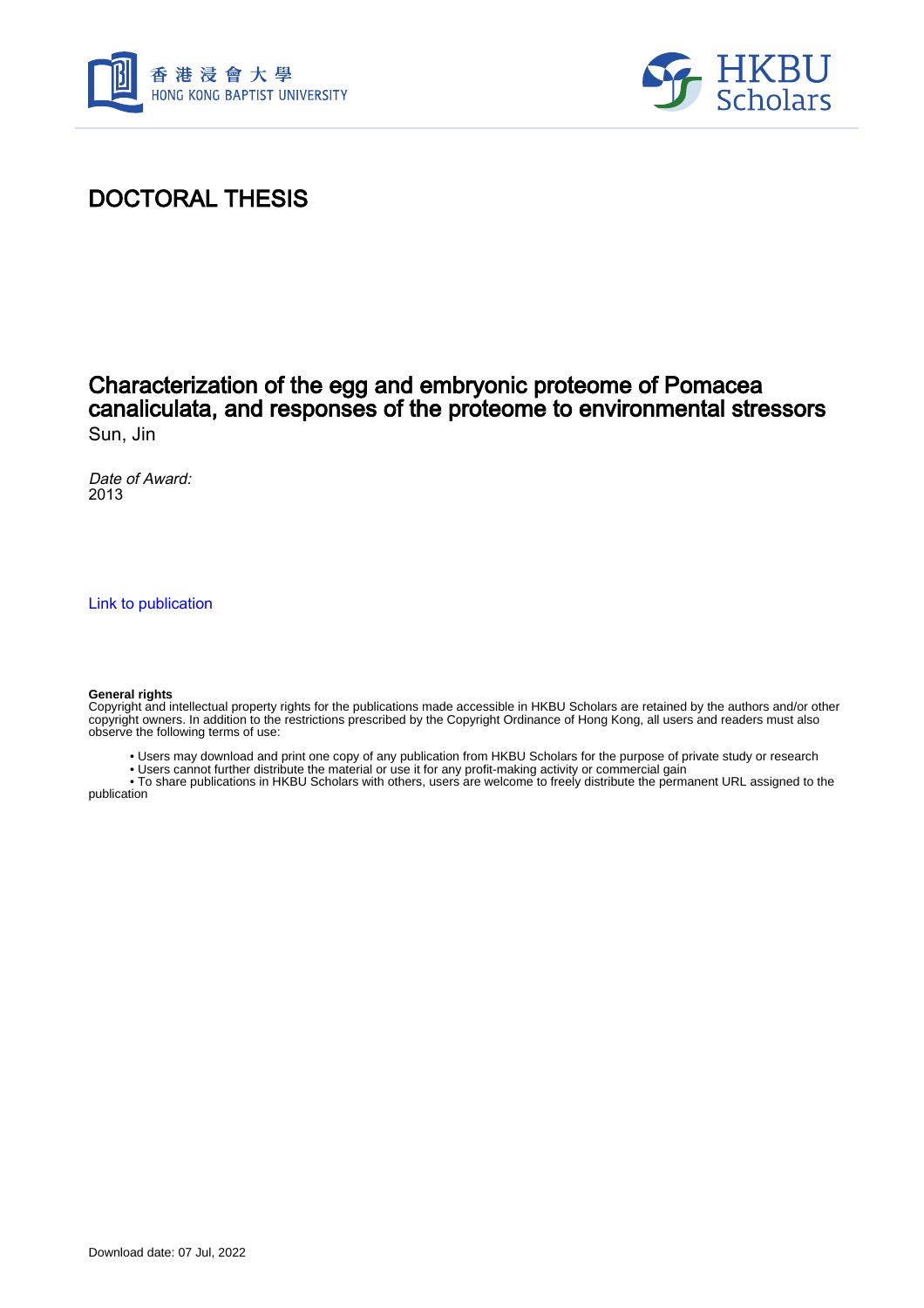## **Characterization of the Egg and Embryonic Proteome of** *Pomacea*

### *canaliculata***, and Responses of the Proteome to Environmental**

**Stressors** 

## **SUN Jin**

**A thesis submitted in partial fulfillment of the requirements** 

**for the degree of** 

**Doctor of Philosophy** 

**Principal Supervisor: Dr. QIU Jian-Wen Hong Kong Baptist University May 2013**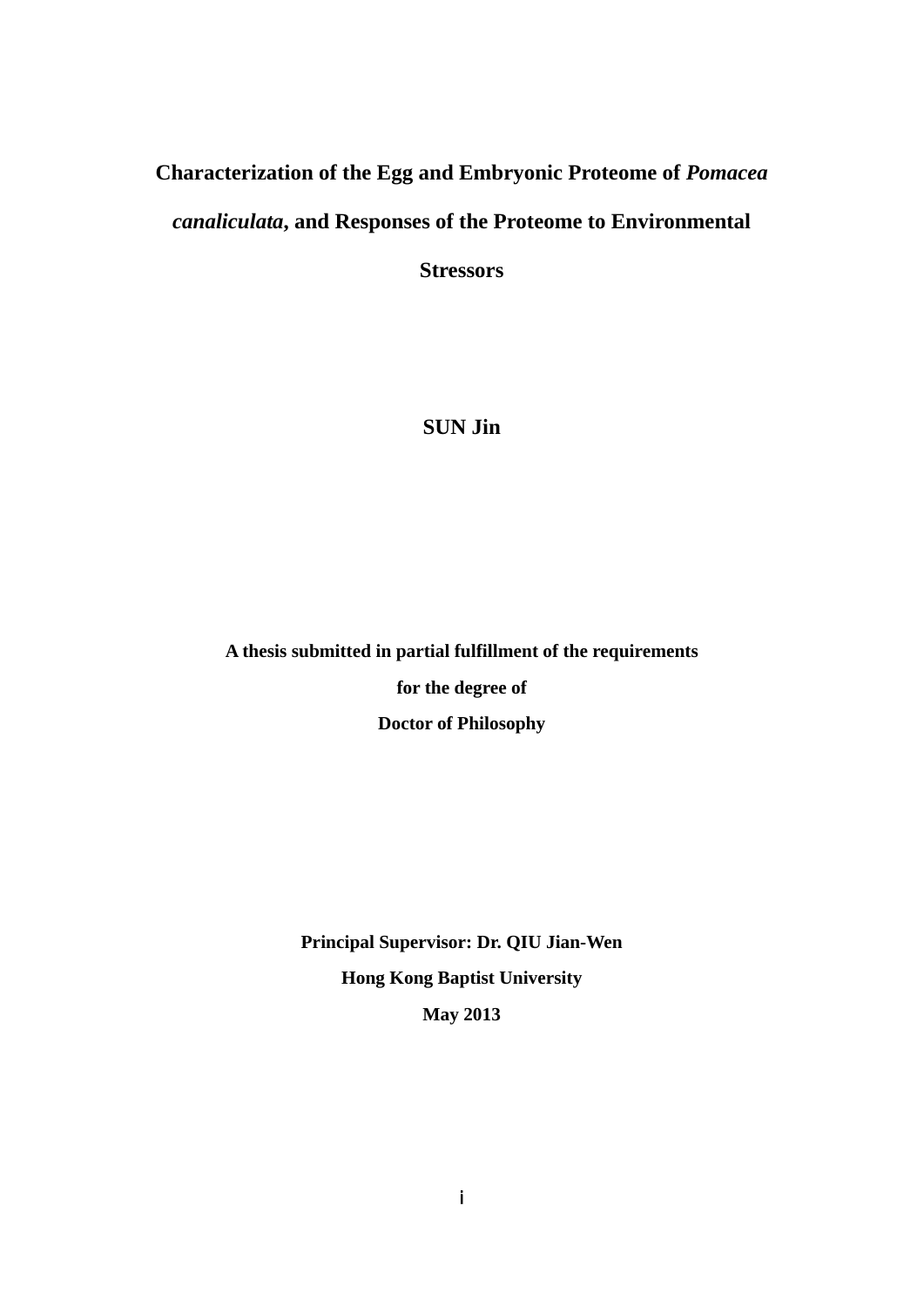#### **ABSTRACT**

The apple snail *Pomacea canaliculata* is an invasive gastropod introduced from Argentina now widely distributed in Asia including Hong Kong. It has been suggested as a model animal for toxicological and evolutionary studies due to several advantages including ease of laboratory rearing. In this study, I used both transcriptomic sequencing and proteomics to provide genomic resources for this species and demonstrate the applicability of this species to answer fundamental questions, such as the roles of various proteins in egg defense, embryonic development, and discovery of molecular markers of exposure to pollutants and abiotic stressors. During the embryonic development, stages II and III are crucial to the organogenesis. Thus, I first constructed a reference map of the apple snail embryos and was able to identify 52% of the 125 protein spots by using cross-species identification strategy. The identified proteins exhibited multiple functions, including utilization of the perivitelline fluid for energy production, shell formation, protein synthesis and folding, and cell cycle and cell fate determination.

However, due to the complementary role of proteomics and genomics, a comprehensive genomic resource is required for the improvement of the protein identification. I thus conducted a *de novo* assembly of the transcriptome for this species and applied this transcriptome in several downstream proteomic applications involving protein identification. The transcriptome was sequenced using Illumina "paired-end" sequencing of cDNA short reads, and the sequences were assembled *de novo*. This transcriptome contained 128,436 unigenes with an average length of 419 bp (range: 150 to 8,556 bp). Further analysis revealed 2,439 putative transposable elements, 3,196 microsatellites and 31,710 SNPs. To demonstrate the application of this transcriptome in protein identification, I profiled a juvenile snail using LC-MS/MS, resulting in 878 identified proteins. These genomic resources can facilitate various molecular ecological studies, such as stress physiology and range expansion.

*Pomacea canaliculata* is a freshwater gastropod but adopts a unique aerial reproduction strategy. Proteins in the perivitelline fluid (PVF) must play an important role in nurturing and protecting the embryo. I therefore profiled the PVF of this gastropod. There were 59 proteins, among them 19 are novel. KEGG analysis showed that the functions of the majority of these proteins are "unknown" ( $n = 34$ ), "environmental information processing" (10), 9 of which are related to innate immunity, and "metabolism" (7). In addition, there were 19 novel proteins, some of which might be involved in adaptation to aerial reproduction but require further characterization. Toxicological test using copper and cadmium revealed that apple snail juveniles are sensitive to metal pollution, and copper is more toxic than cadmium to the juveniles. The sequential 2DE based proteomics revealed several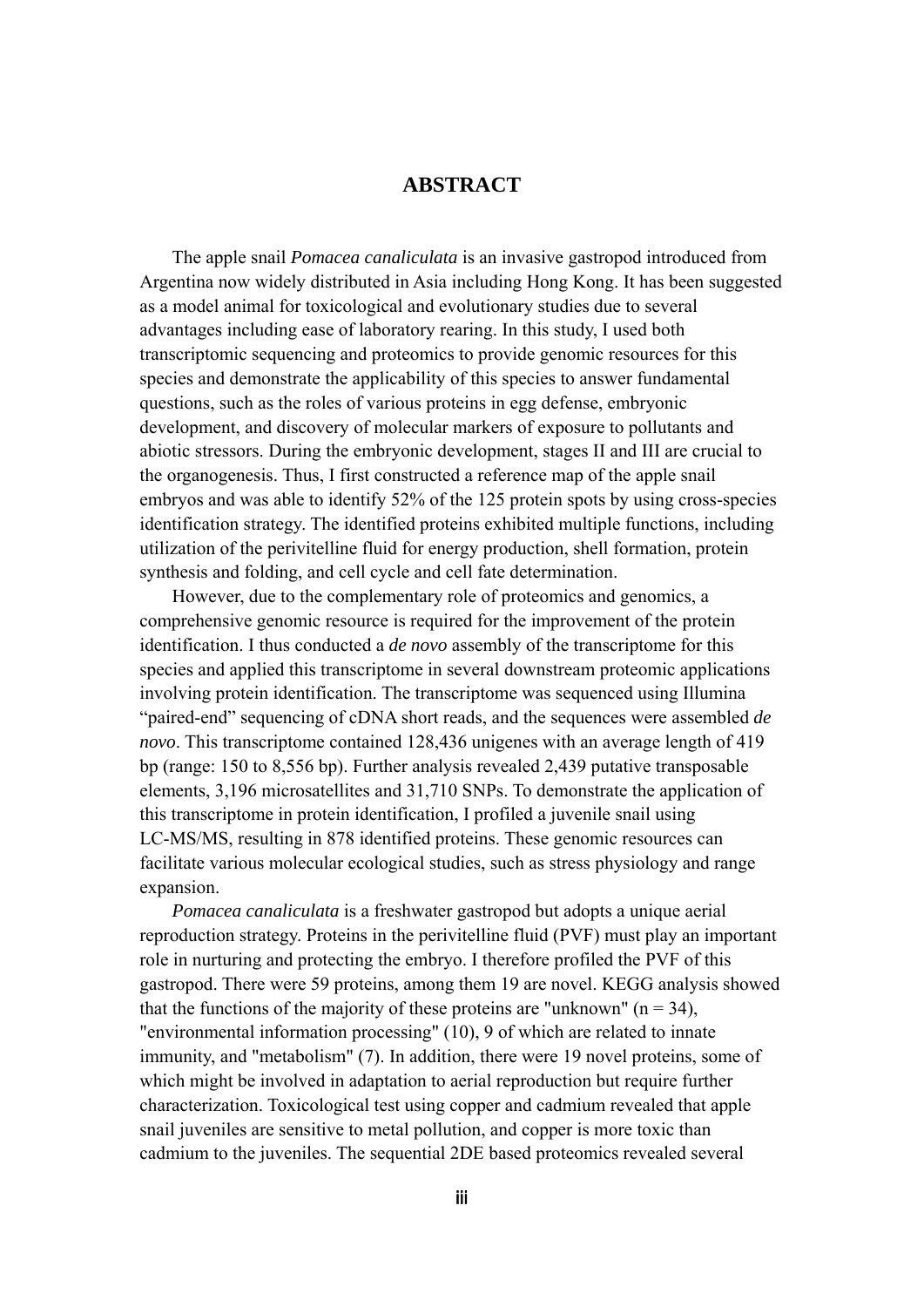unique biomarkers of exposure to the metals. In addition, I examined the molecular mechanism of how apple snail responded to desiccation using iTRAQ proteomics and found a metabolic shift and the up-regulation of proteins involved in the tissue protection during desiccation. Overall, my study has demonstrated great potential of proteomics in understanding basic questions about early development and responses to environmental stressors in a non-model organism, and rapid generation of genomic resources using second generation sequencing is a key to realize such potential.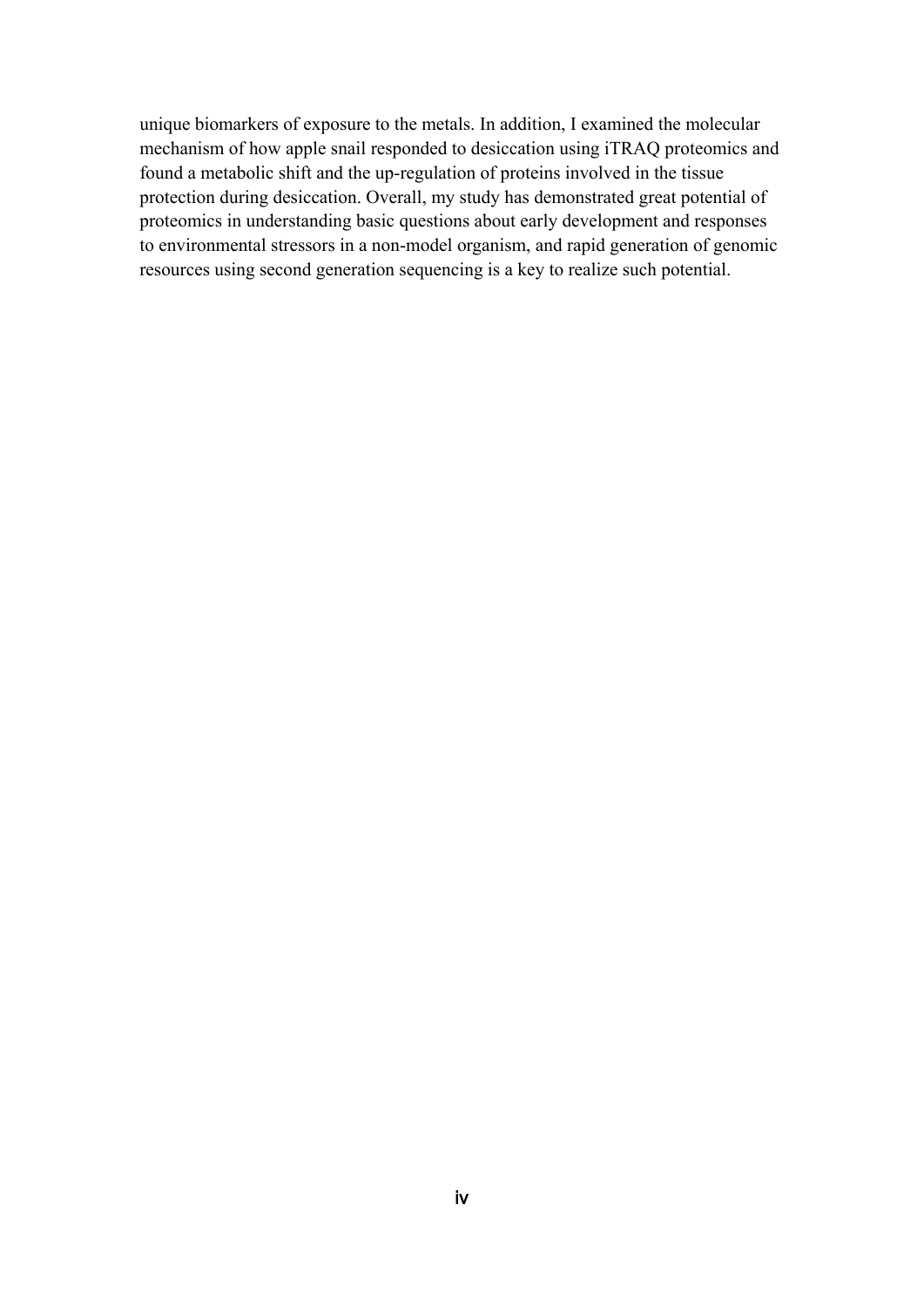# **Table of contents**

| Chapter 2 Protein expression during the embryonic development19             |  |
|-----------------------------------------------------------------------------|--|
|                                                                             |  |
|                                                                             |  |
|                                                                             |  |
|                                                                             |  |
|                                                                             |  |
|                                                                             |  |
|                                                                             |  |
|                                                                             |  |
|                                                                             |  |
|                                                                             |  |
|                                                                             |  |
|                                                                             |  |
| Chapter 3 De novo assembly of the transcriptome and its multiple ecological |  |
|                                                                             |  |
|                                                                             |  |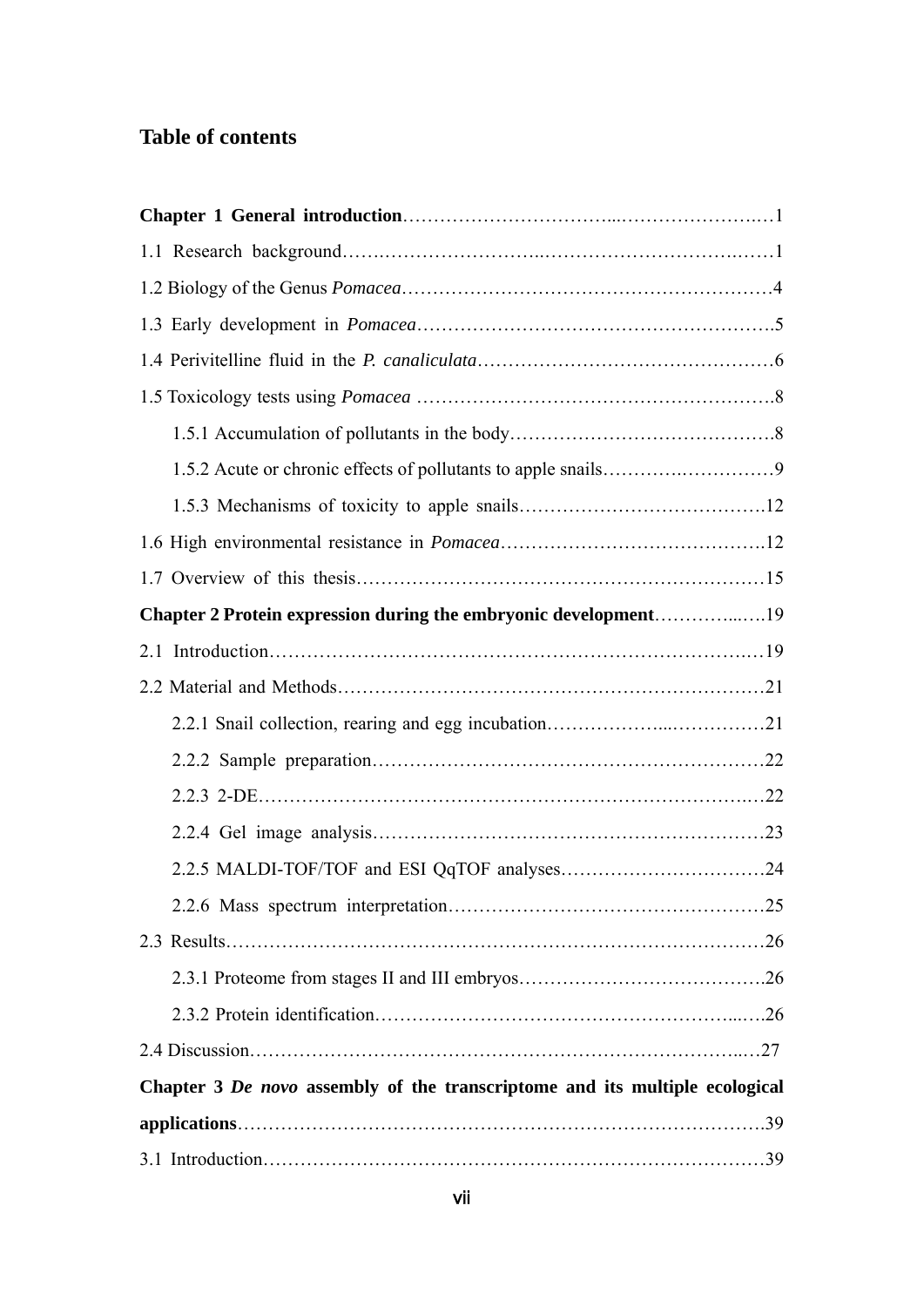| 3.2.5 Microsatellites detection and functional characterization44           |  |
|-----------------------------------------------------------------------------|--|
|                                                                             |  |
|                                                                             |  |
|                                                                             |  |
|                                                                             |  |
|                                                                             |  |
|                                                                             |  |
| 3.3.4 Characterization and validation of microsatellites and SNPs50         |  |
|                                                                             |  |
|                                                                             |  |
|                                                                             |  |
|                                                                             |  |
|                                                                             |  |
|                                                                             |  |
|                                                                             |  |
|                                                                             |  |
| 4.2.6 Identification of genes specifically expressed in the albumen gland68 |  |
|                                                                             |  |
|                                                                             |  |
|                                                                             |  |
|                                                                             |  |
|                                                                             |  |
|                                                                             |  |
|                                                                             |  |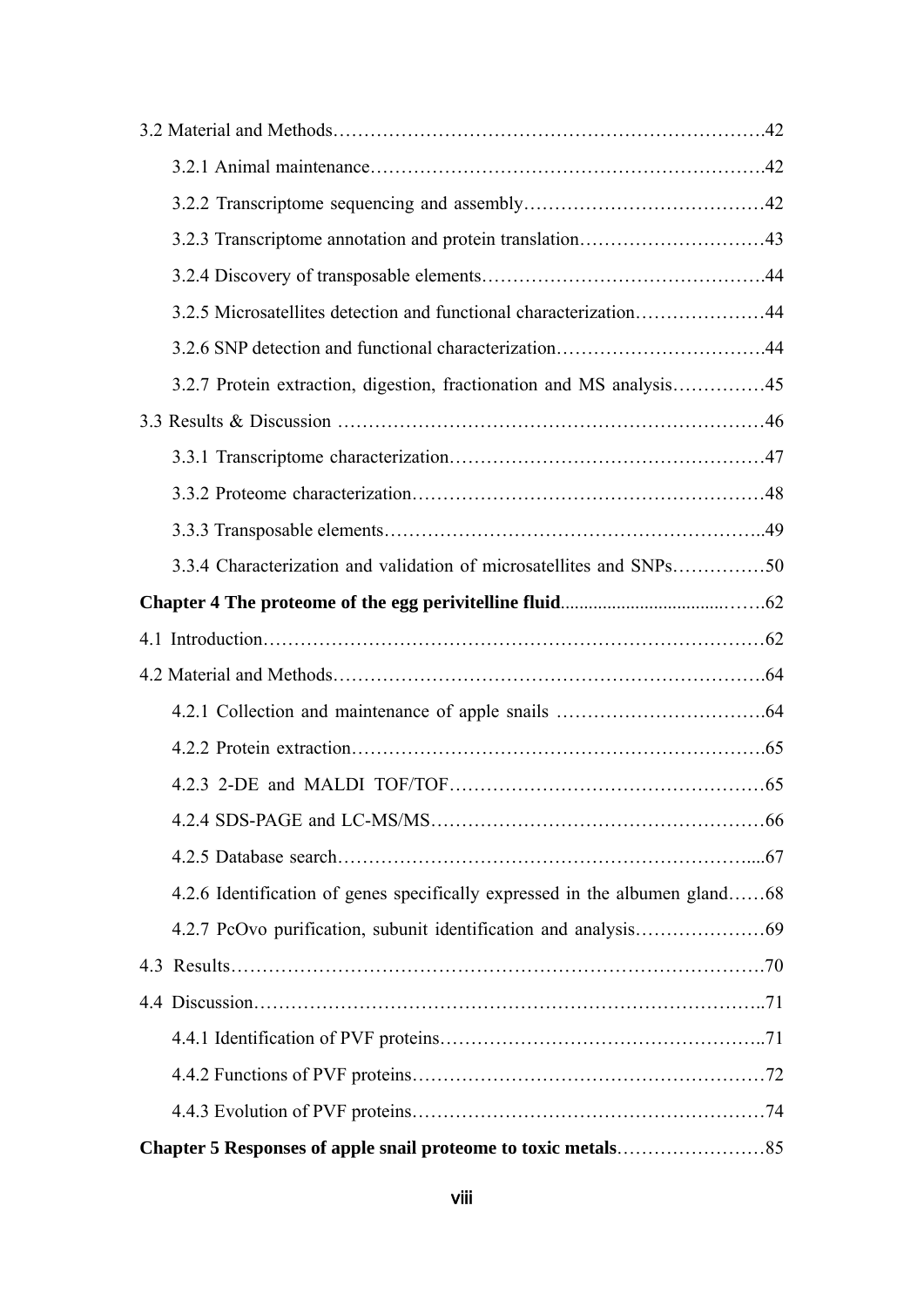| 5.2.3. Sublethal exposure to copper and cadmium and 2-DE of proteins88 |  |
|------------------------------------------------------------------------|--|
|                                                                        |  |
|                                                                        |  |
|                                                                        |  |
|                                                                        |  |
|                                                                        |  |
|                                                                        |  |
|                                                                        |  |
| 5.4.1 Copper and cadmium induced differential protein expression92     |  |
|                                                                        |  |
| 5.4.3 Cadmium induced differential protein expression94                |  |
|                                                                        |  |
|                                                                        |  |
|                                                                        |  |
|                                                                        |  |
|                                                                        |  |
|                                                                        |  |
|                                                                        |  |
|                                                                        |  |
|                                                                        |  |
|                                                                        |  |
|                                                                        |  |
|                                                                        |  |
|                                                                        |  |
|                                                                        |  |